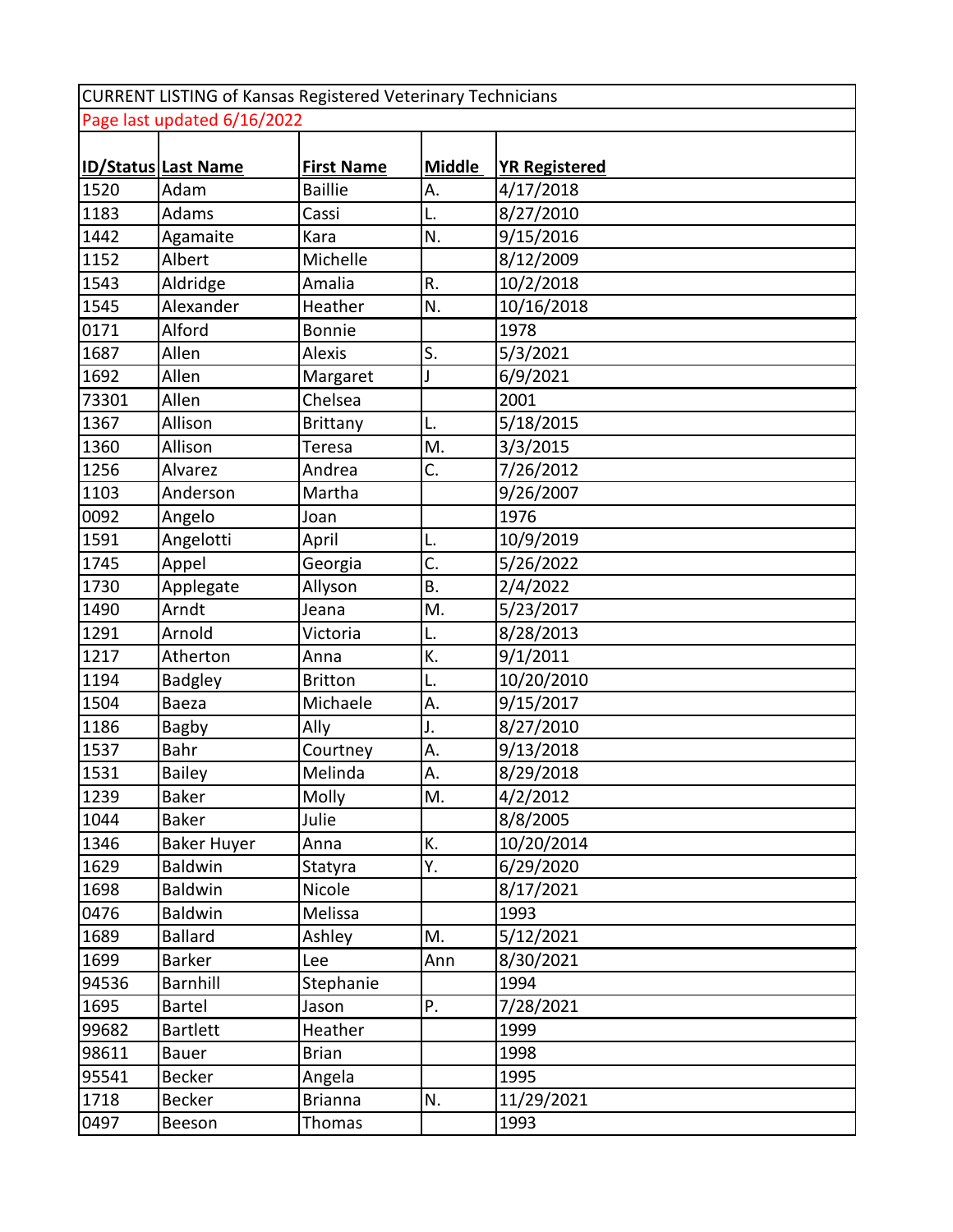| 1126  | <b>Benedict</b>    | Emily         | R.    | 8/12/2008                           |
|-------|--------------------|---------------|-------|-------------------------------------|
| 1122  | Benham             | Anna          | M.    | 8/12/2008                           |
| 97601 | Benning            | Linda         |       | 1997                                |
| 1227  | Benteman           | Eliza         | L.    | 1/3/2012                            |
| 1046  | <b>Berg</b>        | Cheri         | J.    | 9/29/2005                           |
| 68600 | <b>Berg</b>        | Mary          |       | 2000                                |
| 1003  | Bergkamp           | Jason         |       | 11/20/2003                          |
| 99656 | Bergkamp           | Jacquelyn     |       | 1999                                |
| 1259  | Berkenmeier        | Kailey        | J.    | 8/29/2012                           |
| 71901 | <b>Bextel</b>      | Jolene        |       | 2001                                |
| 1477  | <b>Bickham</b>     | <b>Bailey</b> | C.    | 2/2/2017                            |
| 98633 | <b>Black</b>       | Angelia       | R.    | 9/5/2013 [originally in 1998]       |
| 1027  | Blackwell          | Erica         | Β.    | 3/1/2005                            |
| 73601 | Blanchard          | Samantha      |       | 2001                                |
| 1151  | <b>Blanco</b>      | Wendy         | M.    | 8/3/2009                            |
| 76702 | Blubaugh           | Lori          |       | 2002                                |
| 1214  | <b>Bode</b>        | Nicole        | L.    | 9/25/2017 [originally 9/12/2011]    |
| 1230  | <b>Bogart</b>      | Kayla         | D.    | [originally 1/26/2012]<br>10/1/2013 |
| 1072  | <b>Bond</b>        | Lindsay       | D.    | 9/18/2006                           |
| 1727  | <b>Bond-Reeves</b> | Gracen        | R.    | 1/21/2022                           |
| 1609  | <b>Botts</b>       | TyLynn        | N.    | 2/13/2020                           |
| 0076  | <b>Bower</b>       | Rayma         |       | 1976                                |
| 0506  | Boyum              | Diane         |       | 1992                                |
| 1056  | <b>Brace</b>       | Jennifer      |       | 7/28/2006                           |
| 1062  | <b>Brake</b>       | Audrey        | K.    | 8/8/2006                            |
| 1347  | <b>Brinker</b>     | Rebecca       | Α.    | 10/23/2014                          |
| 1620  | <b>Briscoe</b>     | Samantha      | L.    | 5/15/2020                           |
| 1293  | <b>Brown</b>       | Cassie        | L.    | 9/3/2013                            |
| 1351  | <b>Brown</b>       | Lark          | E.    | 11/18/2014                          |
| 98617 | <b>Brown</b>       | Gina          |       | 1998                                |
| 1188  | <b>Brown</b>       | Lindsey       | R.    | 8/27/2010                           |
| 1552  | <b>Brown</b>       | Mackenzie     | Β.    | 1/9/2019                            |
| 1368  | <b>Brummer</b>     | Seth          | L.    | 5/18/2015                           |
| 1414  | <b>Bruner</b>      | Kristen       | R.    | 4/22/2016                           |
| 1714  | Brunhoeber         | Oliver        | Darcy | 10/07/2021                          |
| 1049  | <b>Bryan</b>       | Laura         |       | 2/6/2006                            |
| 1683  | <b>Bryant</b>      | Amanda        | Ε.    | 3/3/2021                            |
| 1463  | <b>Budke</b>       | Marissa       | D.    | 11/10/2016                          |
| 1515  | <b>Buffum</b>      | <b>Brenda</b> | К.    | 12/15/2017                          |
| 1488  | <b>Bunker</b>      | Karah         | N.    | 5/10/2017                           |
| 1654  | <b>Bunn</b>        | Kiralynn      | К.    | 10/19/2020                          |
| 1174  | <b>Bunyar</b>      | Mariah        |       | 5/27/2014 [originally 3/11/2010]    |
| 0430  | <b>Burger</b>      | Shonda        |       | 1990                                |
| 1645  | <b>Burk</b>        | Sadie         | E.    | 9/25/2020                           |
| 1638  | <b>Burke</b>       | Grace         | Е.    | 8/21/2020                           |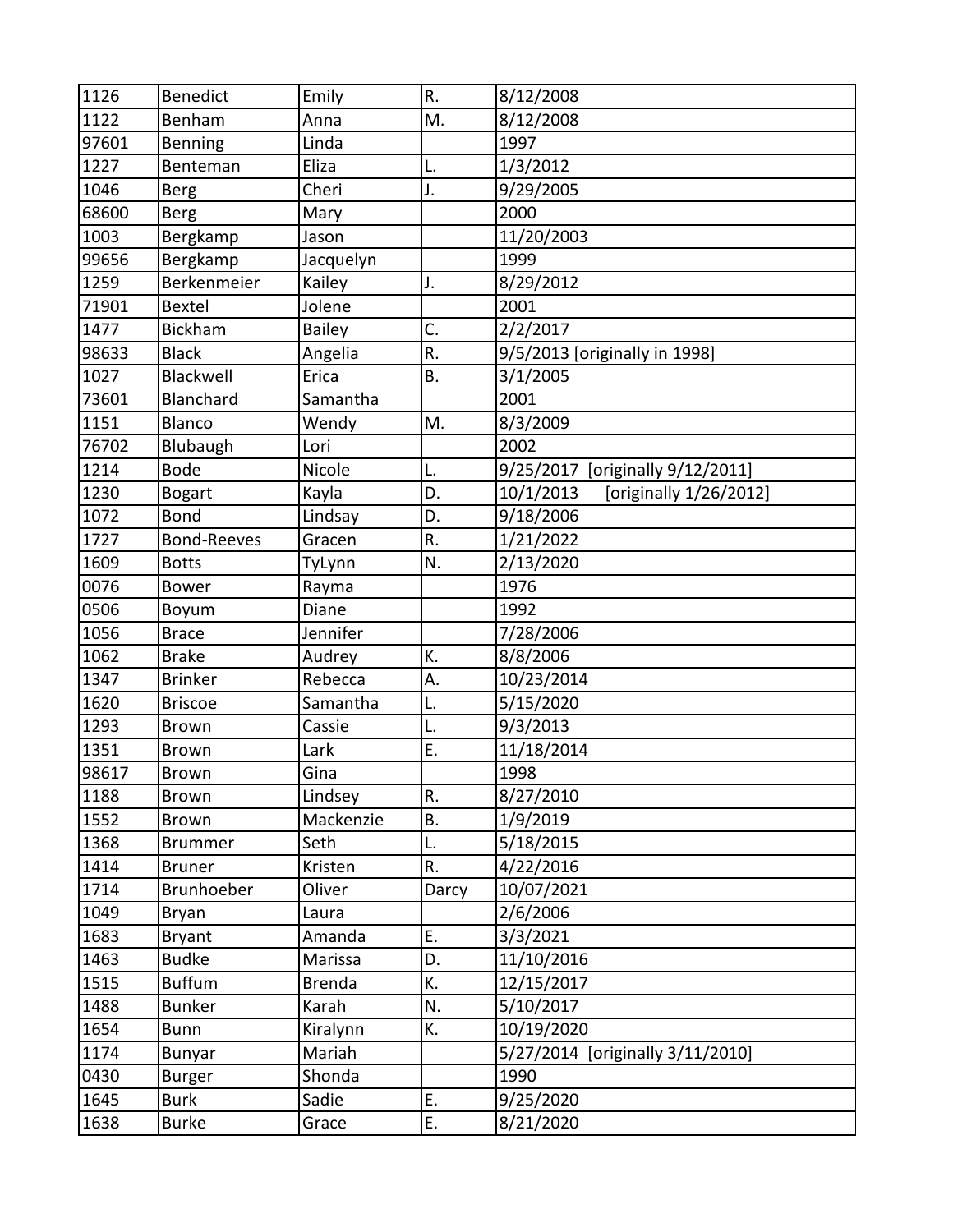| 1426  | <b>Burnfin</b> | Rebecca        | L.                        | 8/9/2016                                   |
|-------|----------------|----------------|---------------------------|--------------------------------------------|
| 1319  | <b>Burton</b>  | Serena         | L.                        | 4/14/2014                                  |
| 1336  | <b>Buss</b>    | Hayley         | E.                        | 10/1/2014                                  |
| 1706  | <b>Butler</b>  | Alixandria     | N.                        | 8/30/2021                                  |
| 1165  | Cage           | Laura          | M.                        | 12/17/2009                                 |
| 1445  | Callahan       | Hannah         | S.                        | 9/15/2016                                  |
| 1746  | Calvin         | Destiny        | N.                        | 5/26/2022                                  |
| 1576  | Cannon-Oliver  | Jayme          | L.                        | 8/22/2019                                  |
| 1729  | Capoun         | Emily          | L.                        | 1/31/2022                                  |
| 0487  | Capper         | Karla          |                           | 6/3/2013<br>[originally issued 1992]       |
| 1547  | Cappozzoli     | Lucy           | M.                        | 10/29/2018                                 |
| 1633  | Cargill        | Mary           | M.                        | 7/14/2020                                  |
| 78103 | Carmichael     | <b>Brianna</b> | S.                        | 10/29/2015 [originally issued in 7/1/2003] |
| 1252  | Carpenter      | Daria          | K.                        | 7/9/2012                                   |
| 1742  | Carr           | Lanie          | T.                        | 5/10/2022                                  |
| 1532  | Carter         | Maranda        | M.                        | 8/29/2018                                  |
| 1574  | Casey          | Daniel         | D.                        | 8/12/2019                                  |
| 1404  | Chadwick       | Pamela         | J.                        | 2/26/2016                                  |
| 1595  | Chapman        | Kirsten        | Α.                        | 11/21/2019                                 |
| 1209  | Charlton       | Shelly         | D.                        | 7/6/2011                                   |
| 1274  | Chasen         | Jaime          | R.                        | 2/8/2013                                   |
| 1553  | Chavez         | Christopher    | R.                        | 1/15/2019                                  |
| 1573  | Clarizio       | <b>Nick</b>    |                           | 8/1/2019                                   |
| 1398  | Clark          | Lynnea         | M.                        | 1/22/2016                                  |
| 1221  | Clark          | Kendra         | K.                        | 9/22/2011                                  |
| 1008  | <b>Clauss</b>  | Lisa           | A                         | 5/20/2004                                  |
| 1383  | Clements       | Laramie        | D.                        | 9/8/2015                                   |
| 1569  | Closs          | Caitlin        | Sue                       | 6/5/2019                                   |
| 1723  | Clover         | Samantha       | J.                        | 12/30/2021                                 |
| 1332  | Coates         | Joyce          | F.                        | 8/29/2014                                  |
| 95563 | Cobb           | Deborah        |                           | 9/25/2019 [original issue 3/1/1996]        |
| 1584  | Cole           | Carly          | А.                        | 9/23/2019                                  |
| 98615 | Cole           | Rachelle       |                           | 1998                                       |
| 0364  | Coleman        | Cheryl         |                           | 1986                                       |
| 1524  | Collins        | Alaine         | C.                        | 8/14/2018                                  |
| 1481  | Collins        | Taylor         | $\overline{\mathsf{C}}$ . | 3/7/2017                                   |
| 1680  | Conner         | Emily          | G.                        | 2/23/2021                                  |
| 95559 | Cook           | Llora          |                           | 1995                                       |
| 1570  | Cooley         | Drew           | А.                        | 6/12/2019                                  |
| 0051  | Cooper         | Eileen         |                           | 1975                                       |
| 1733  | Copeland       | Angelena       | D.                        | 3/3/2022                                   |
| 1665  | Copeland       | Tiffany        | Marie                     | 12/03/2020                                 |
| 1464  | Cordero        | Julie          | M.                        | 11/10/2016                                 |
| 1495  | Corn           | Rachel         | E.                        | 12/18/2020                                 |
| 1512  | Cornwell       | Julie          | D.                        | 10/5/2017                                  |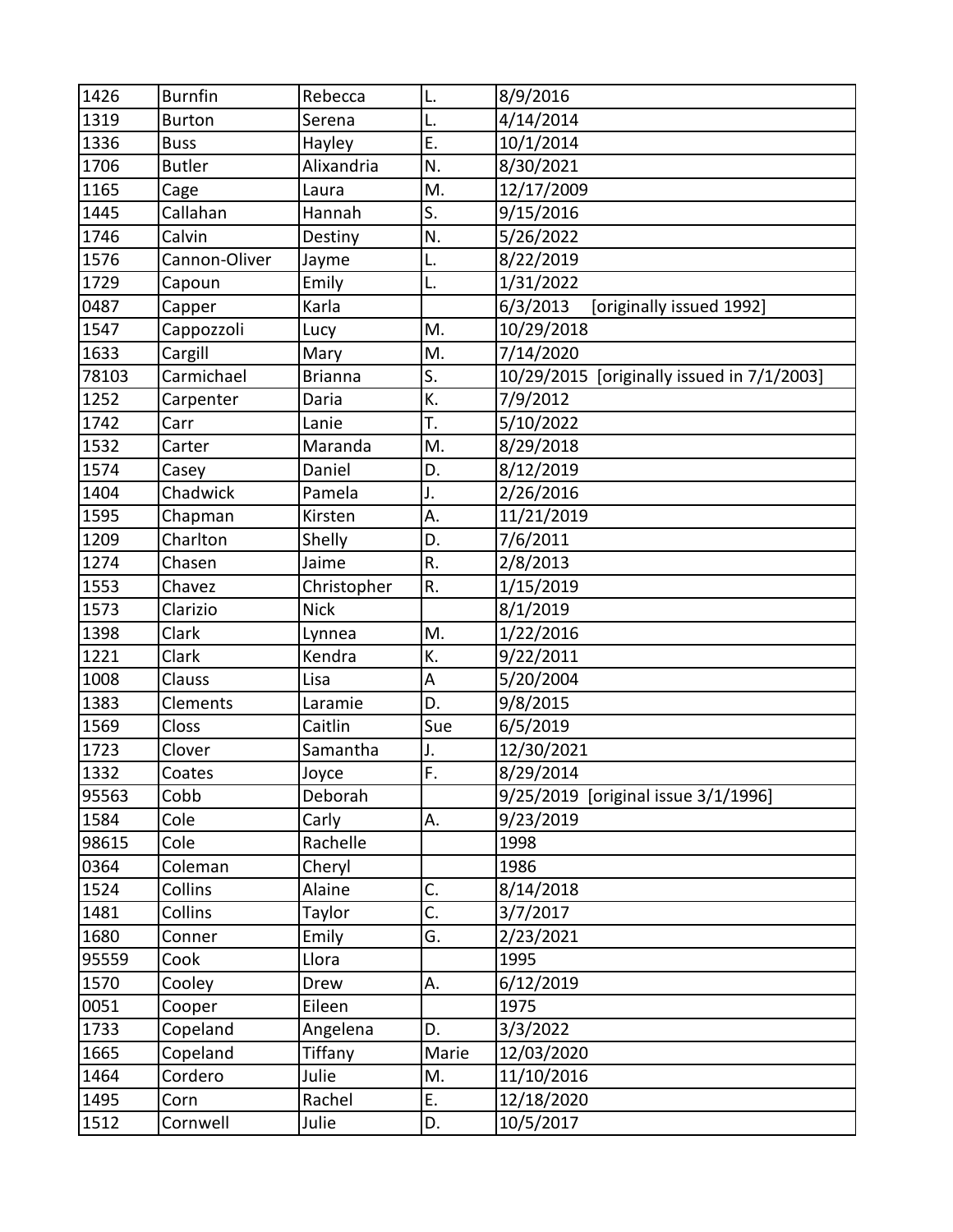| 1078  | Cortez        | Shawna        | L.          | 8/12/2016 [originally 1/22/2007]   |
|-------|---------------|---------------|-------------|------------------------------------|
| 1266  | Couch         | Karen         | J.          | 12/13/2012                         |
| 1577  | Crane         | Ashlee        | N.          | 8/22/2019                          |
| 0290  | Crawford      | Raunnie       | D.          | 6/28/2016 [originally 1983]        |
| 1709  | Croel         | Dianna        | <b>B.R.</b> | 9/14/2021                          |
| 99684 | Cross         | Pamela        |             | 10/25/2016 [originally issued1999] |
| 1731  | Crotty        | Raquel        | Ε.          | 2/4/2022                           |
| 1646  | Crouse        | Angela        | L.          | 9/28/2020                          |
| 1497  | Cruz          | Adriana       | Β.          | 8/18/2017                          |
| 1371  | Cumplido      | Veronnica     | M.          | 6/8/2015                           |
| 0034  | Cunningham    | Mary          |             | 1974                               |
| 0498  | Dahl          | Janet         |             | 1993                               |
| 1516  | Dahlke        | Sharon        | K.          | 2/15/2018                          |
| 71401 | Daigh         | Tiffany       |             | 2001                               |
| 1596  | Dailey        | Westley       | J.          | 11/21/2019                         |
| 0040  | Daily         | Kathy         |             | 1974                               |
| 1425  | D'Andrea      | Amy           | L.          | 6/30/2016                          |
| 1678  | Daniels       | Christina     | M.          | 2/9/2021                           |
| 1571  | Darter        | Morgan        | E.          | 6/18/2019                          |
| 1618  | Davis         | Rebecca       | M.          | 4/6/2020                           |
| 1153  | Dawson        | Charla        | J.          | 5/10/2019 [originally 8/12/2009]   |
| 1567  | Dechant       | Chaneil       | А.          | 5/17/2019                          |
| 1411  | Decker        | Kelsey        | L.          | 4/18/2016                          |
| 1128  | Decker        | Christopher   |             | 2/5/2013 [originally 8/14/2008]    |
| 1670  | DeJesus       | Luisana       |             | 1/5/2021                           |
| 1650  | Delargy       | Shelby        | M.          | 10/5/2020                          |
| 78903 | Delay         | Amber         |             | 2003                               |
| 1564  | DeLeon        | Scarlett      |             | 5/15/2019                          |
| 0382  | Dible         | Lesley        |             | 1987                               |
| 1386  | <b>Dice</b>   | Andrea        | M.          | 10/12/2015                         |
| 0481  | <b>Dick</b>   | Angie         |             | 1993                               |
| 1288  | Diehl         | Jessica       | D.          | 11/28/2016 [originally 8/15/2013]  |
| 1063  | Dietrich      | Candace       |             | 8/8/2006                           |
| 1443  | <b>Dietz</b>  | Valerie       | L.          | 9/15/2016                          |
| 0299  | Dockery       | <b>Brenda</b> |             | 1983                               |
| 1282  | Donnelly      | Kelsey        | А.          | 5/6/2013                           |
| 1500  | Doran         | Mary          | Allison     | 8/22/2017                          |
| 1427  | Douglass      | Meagan        | W.          | 8/9/2016                           |
| 1043  | Dover         | Miranda       | J.          | 7/25/2005                          |
| 1074  | Dunkelberg    | Erin          | M.          | 9/25/2006                          |
| 1724  | Duncan        | Danielle      | N.          | 12/30/2021                         |
| 1358  | <b>Durkes</b> | Sarah         | J.          | 2/20/2015                          |
| 74502 | Eddy          | Lisa          |             | 2002                               |
| 1688  | Ediger        | Jordan        | R.          | 5/8/2021                           |
| 1138  | Eggimann      | Linda         |             | 2/18/2009                          |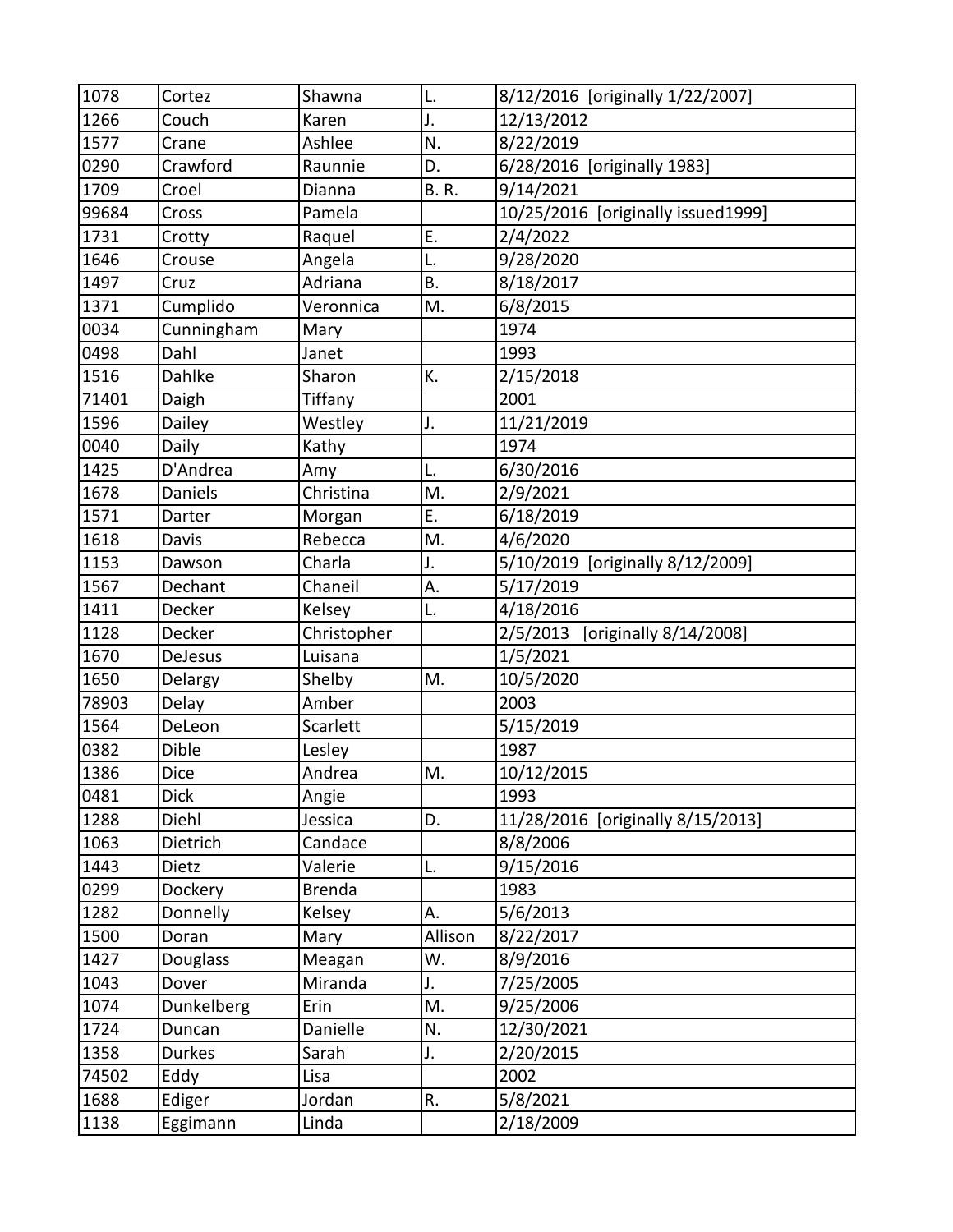| 1372  | Ehlers          | Francine        | Winkel | 7/20/2015                         |
|-------|-----------------|-----------------|--------|-----------------------------------|
| 1691  | Emery           | Allison         | M.     | 6/9/2021                          |
| 1296  | Englert         | Josie           | J.     | 9/16/2013                         |
| 77603 | Enos            | Lori            |        | 2001                              |
| 1462  | Erpelding       | Julie           | А.     | 11/1/2016                         |
| 1157  | Fager           | Kristin         | M.     | 8/27/2009                         |
| 1558  | Fatkin          | Michelle        | L.     | 3/12/2019                         |
| 1514  | Feehan          | Rebecca         | M.     | 11/17/2017                        |
| 1457  | Fields          | Emily           | J.     | 10/25/2016                        |
| 1304  | Fire            | Jessica         | K.     | 5/27/2016 [originally 11/25/2013] |
| 1538  | Fisher          | Tammy           | L.     | 9/13/2018                         |
| 0179  | Fitzwater       | Janene          |        | 1978                              |
| 1181  | Flaska          | Amy             | S.     | 8/27/2010                         |
| 1483  | <b>Flatters</b> | Kristen         | N.     | 4/17/2017                         |
| 1562  | Flippin         | <b>Stacie</b>   | Α.     | 4/30/2019                         |
| 1303  | Fore            | Megan           | M.     | 11/25/2013                        |
| 1263  | Forster         | Lynn            | S.     | 9/25/2012                         |
| 1278  | Fowler          | Alanda          | K.M.   | 4/1/2013                          |
| 1097  | Foy             | Rachel          | D.     | 8/3/2007                          |
| 1413  | Franklin        | Jorie           | M.     | 4/22/2016                         |
| 1320  | Frederickson    | <b>Brittany</b> | M.     | 4/24/2014                         |
| 0432  | Free            | Jennifer        |        | 1990                              |
| 1640  | Fritzel         | Hutton          | 0.     | 09/09/2020                        |
| 1324  | Fulda           | Melissa         | A.     | 6/9/2014                          |
| 94537 | <b>Fults</b>    | Elizabeth       |        | 1994                              |
| 1734  | Galbraith       | Stephanie       | Jo     | 3/30/2022                         |
| 76402 | Galligan        | Elizabeth       |        | 2002                              |
| 1580  | Gamon           | Jennifer        | R.     | 9/11/2019                         |
| 1528  | Gangel          | Tristan         | L.     | 8/21/2018                         |
| 1621  | Garcia          | Evelyn          | G.     | 05/15/2020                        |
| 1009  | Geisler         | Sarah           |        | 5/27/2004                         |
| 1566  | Gestl           | Cassandra       | J.     | 5/17/2019                         |
| 1323  | Gibson          | Taylor          | Α.     | 5/20/2014                         |
| 1593  | Gibson          | Alisha          | N.     | 10/21/2019                        |
| 1219  | Giesler         | Charlotte       | M.     | 9/2/2011                          |
| 1171  | Gilbert         | Whitney         | L.     | 3/2/2010                          |
| 1681  | Gilbreath       | Mikaela         | N.     | 3/1/2021                          |
| 1292  | Gillespie       | Jessica         | K.     | 9/3/2013                          |
| 1271  | Ginther         | Marsha          | L.     | 1/31/2013                         |
| 95562 | Glaser          | Patricia        |        | 1995                              |
| 1444  | Goering         | Cassidy         | L.     | 9/15/2016                         |
| 1523  | Goertzen        | Sydney          | Α.     | 5/25/2018                         |
| 1088  | Gonzales        | Joshua          |        | 7/24/2007                         |
| 1406  | Gonzalez        | Gabrielle       | V.     | 3/4/2016                          |
| 1677  | Goodman         | AprilMae        | К.     | 2/9/2021                          |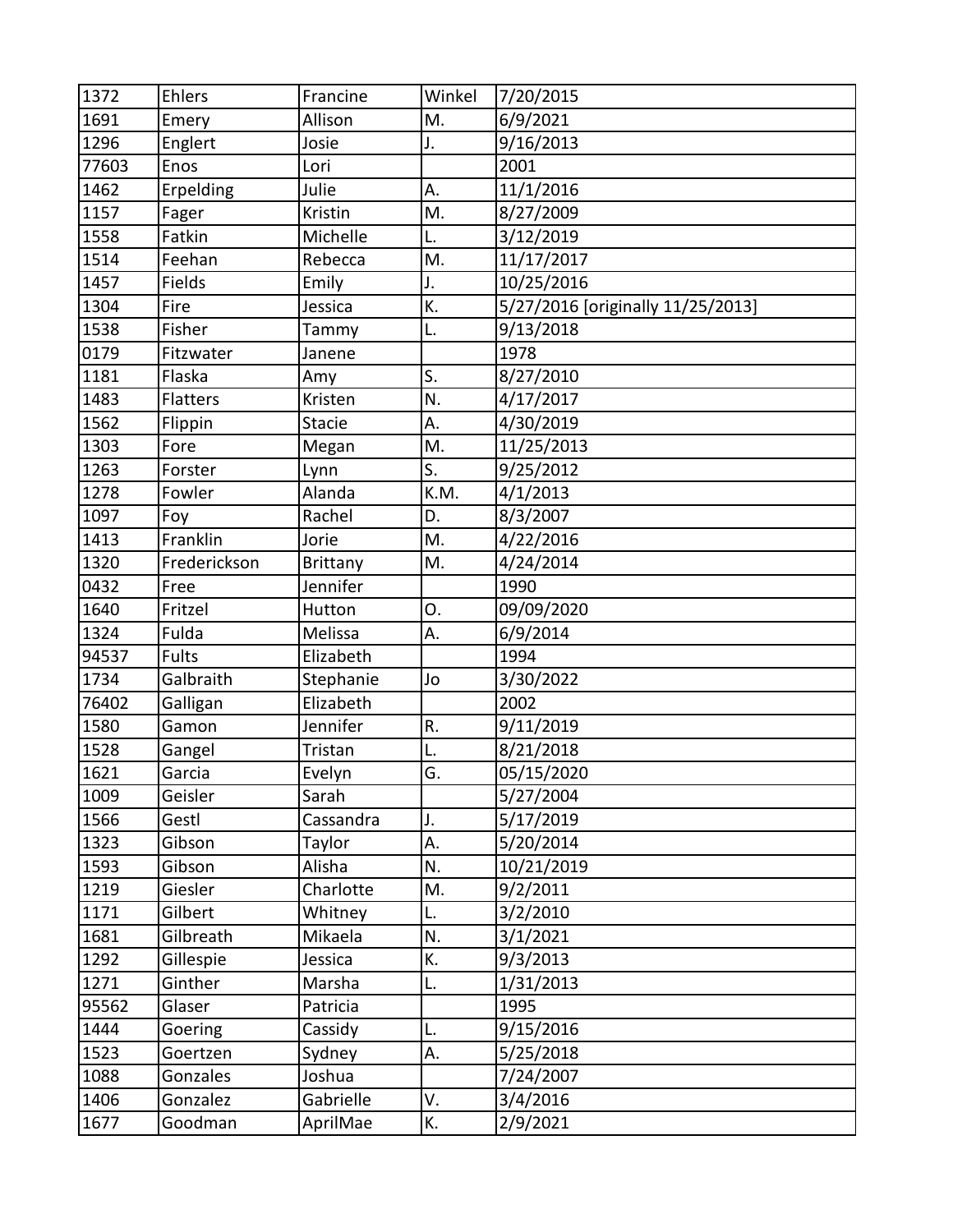| 1503  | Gooldy          | Rachel       | Α. | 9/12/2017                              |
|-------|-----------------|--------------|----|----------------------------------------|
| 1622  | Gordon          | Lindsey      | M. | 5/15/2020                              |
| 1634  | Gordon          | Gabriela     | J. | 7/17/2020                              |
| 1719  | Gould           | Samantha     | L. | 11/29/2021                             |
| 1060  | Gowan           | Sara         | E. | 10/22/2015 [original issue 8/8/2006]   |
| 1335  | Grabast         | Bethany      | N. | 9/15/2014                              |
| 0496  | Grace           | Janet        |    | 1993                                   |
| 1418  | Grandgenett     | Amy          | M. | 5/25/2016                              |
| 1525  | Grant           | Haley        | N. | 8/14/2018                              |
| 76802 | Gratto          | Mary         |    | 2002                                   |
| 1356  | Greene          | Lauren       | Η. | 2/18/2015                              |
| 1028  | Gregg           | Peggy        |    | 6/14/2017<br>[originally 3/1/2005]     |
| 1277  | Gregory         | Kayla        | M. | 6/28/2016<br>[originally 3/6/2013]     |
| 0371  | Gress           | Bambi        |    | 1986                                   |
| 1630  | Guerrero-Trower | Keiera       | R. | 6/29/2020                              |
| 0385  | Gugler          | Shelli       |    | 1987                                   |
| 1540  | Guillott        | Amanda       | K. | 10/2/2018                              |
| 1179  | Gulick          | Courtney     |    | 8/27/2010                              |
| 98639 | Gulley          | Christine    |    | 1998                                   |
| 1378  | Gunnison        | Emily        | C. | 8/27/2015                              |
| 1392  | Gurba           | Tijana       | E. | 12/10/2015                             |
| 1627  | Gutierrez       | Savannah     | M. | 6/5/2020                               |
| 1306  | Haag            | Katherine    | J. | 12/12/2013                             |
| 1484  | Habig           | Laverne      | S. | 4/17/2017                              |
| 1365  | Hackerott       | Amanda       | S. | 4/27/2015                              |
| 1228  | Hackworth       | Christine    | E. | 1/4/2012                               |
| 1468  | Hafner          | Emily        | А. | 12/9/2016                              |
| 1120  | Haines          | Erica        |    | 8/12/2008                              |
| 1023  | Halderson       | Tiffany      |    | 12/19/2004                             |
| 0505  | Hale            | Elizabeth    |    | 1992                                   |
| 1607  | Haman           | Hannah       | R. | 2/4/2020                               |
| 97610 | Hamill          | <b>Becky</b> |    | 5/1/2008 [originally registered 1997]  |
| 1394  | Hamilton        | Amber        | N. | 1/13/2016                              |
| 1612  | Hamm            | Alexandra    | S. | 2/18/2020                              |
| 1202  | Hansen          | Mindy        | M. | 4/13/2011                              |
| 76902 | Hanson          | Wendy        |    | 2002                                   |
| 1127  | Hanson          | Amanda       | L. | [orginal issue 8/13/2008]<br>8/28/2015 |
| 1440  | Harden          | Kimberly     | M. | 9/7/2016                               |
| 1652  | Harms           | Heather      | L. | 10/15/2020                             |
| 1121  | Harper-Smith    | Nicole       |    | 9/18/2012 [originally 8/12/2008]       |
| 1429  | Harrin          | Rebecca      | А. | 8/9/2016                               |
| 1517  | Harrington      | Ashley       | M. | 2/23/2018                              |
| 1089  | <b>Harris</b>   | Angie        | M. | 7/24/2007                              |
| 1176  | Harvey          | Gregory      |    | 8/13/2010                              |
| 1589  | Hayes           | Danielle     | L. | 9/30/2019                              |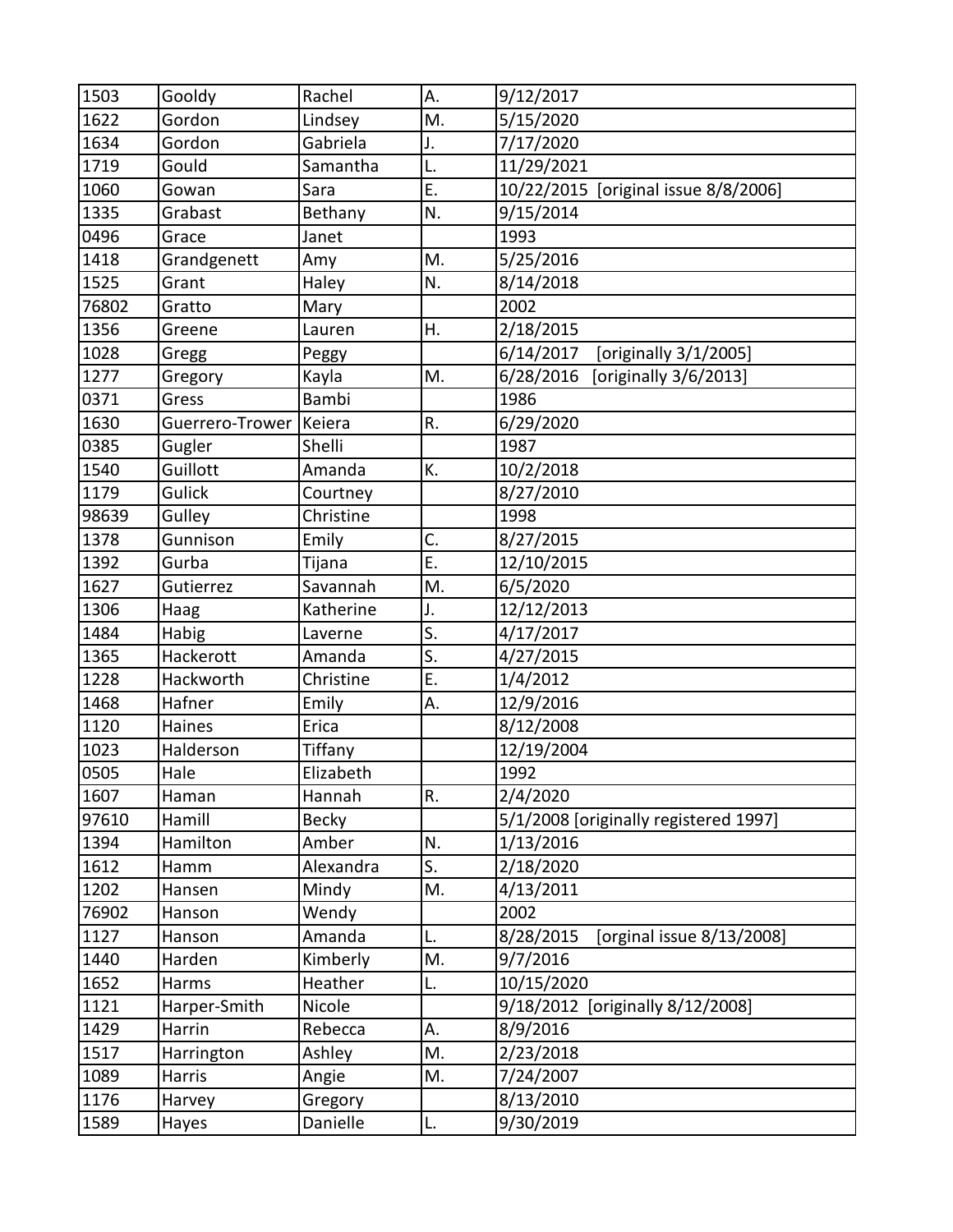| 1722  | Heimerman     | Aubrie    | А. | 12/30/2021                          |
|-------|---------------|-----------|----|-------------------------------------|
| 1362  | Hein          | Stephanie | M. | 3/16/2015                           |
| 1393  | Heller        | Sarah     | M. | 12/21/2015                          |
| 1373  | Hendershot    | Heather   | M. | 7/27/2015                           |
| 0335  | Henderson     | Debra     |    | 1984                                |
| 1265  | Hendrickson   | Tessa     | M. | 10/11/2012                          |
| 1280  | Herman        | Danielle  | L. | 4/26/2013                           |
| 1211  | Hernandez     | Lauren    | R. | 4/17/2018<br>[originally 8/5/2011]  |
| 1203  | Herrera       | Jennifer  | D. | 4/15/2011                           |
| 1728  | Herzog        | Hannah    | K. | 1/31/2022                           |
| 1741  | Heslop        | Julie     | Α. | 5/10/2022                           |
| 95552 | Hetherington  | Peggy     |    | 6/28/2016<br>[originally 1995]      |
| 1472  | Hill          | Jamie     | E. | 12/22/2016                          |
| 1493  | Hlad          | Heather   | S. | 7/17/2017                           |
| 1626  | Hodgson       | Sarah     | N. | 5/20/2020                           |
| 69700 | Hoffman       | Kimberly  |    | 8/28/2015<br>[original issue 2000]  |
| 1366  | Hogue         | Haley     | L. | 5/12/2015                           |
| 1647  | Holbert       | Hannah    | M. | 9/30/2020                           |
| 1090  | <b>Hollis</b> | Georgia   | R. | 3/12/2012<br>[originally 7/24/2007] |
| 1029  | Holmes        | Heather   |    | 3/1/2005                            |
| 97590 | Holsten       | Mandi     | R. | 1997                                |
| 1370  | Holt          | Emily     | Α. | 6/8/2015                            |
| 1511  | Hooker        | Rebecca   | L. | 9/30/2017                           |
| 1342  | Horn          | Kristen   | M. | 10/8/2014                           |
| 1456  | Houchin       | Addison   | M. | 10/19/2016                          |
| 1550  | Hougardy      | Amy       | N. | 1/9/2019                            |
| 1485  | Hougham       | Heavenly  | M. | 4/17/2017                           |
| 1225  | Howard        | Cynthia   |    | 12/8/2011                           |
| 76102 | Howard        | Tina      |    | 3/28/2017<br>[originally 2002]      |
| 1290  | Howard        | Katie     | E. | 8/27/2013                           |
| 1385  | Hubbel        | Matthew   | R. | 9/22/2015                           |
| 0510  | Hueben        | Jan       |    | 1992                                |
| 0367  | Huenergardt   | Heidi     |    | 1986                                |
| 1076  | Huffman       | Diane     | M. | 11/15/2006                          |
| 1700  | Hullinger     | Molly     | А. | 8/30/2021                           |
| 1639  | Hurla         | Rachel    | M. | 08/21/2020                          |
| 1707  | Iles-Lucius   | Krystalyn | D. | 8/31/2021                           |
| 1172  | <b>Iliff</b>  | Ashley    | D. | 3/9/2010                            |
| 99674 | Ingraham      | Teresa    |    | 1999                                |
| 1559  | Ingram        | Callie    | D. | 4/2/2019                            |
| 1066  | Irvin         | Dawn      | R. | 11/28/2016 [originally 8/14/2006]   |
| 1657  | Ivey          | Leah      | А. | 10/26/2020                          |
| 1668  | Jackline      | Risa      | M. | 12/15/2020                          |
| 1602  | Jacobs        | Kate      | M. | 1/13/2020                           |
| 99677 | Jansen        | Jennifer  |    | 1999                                |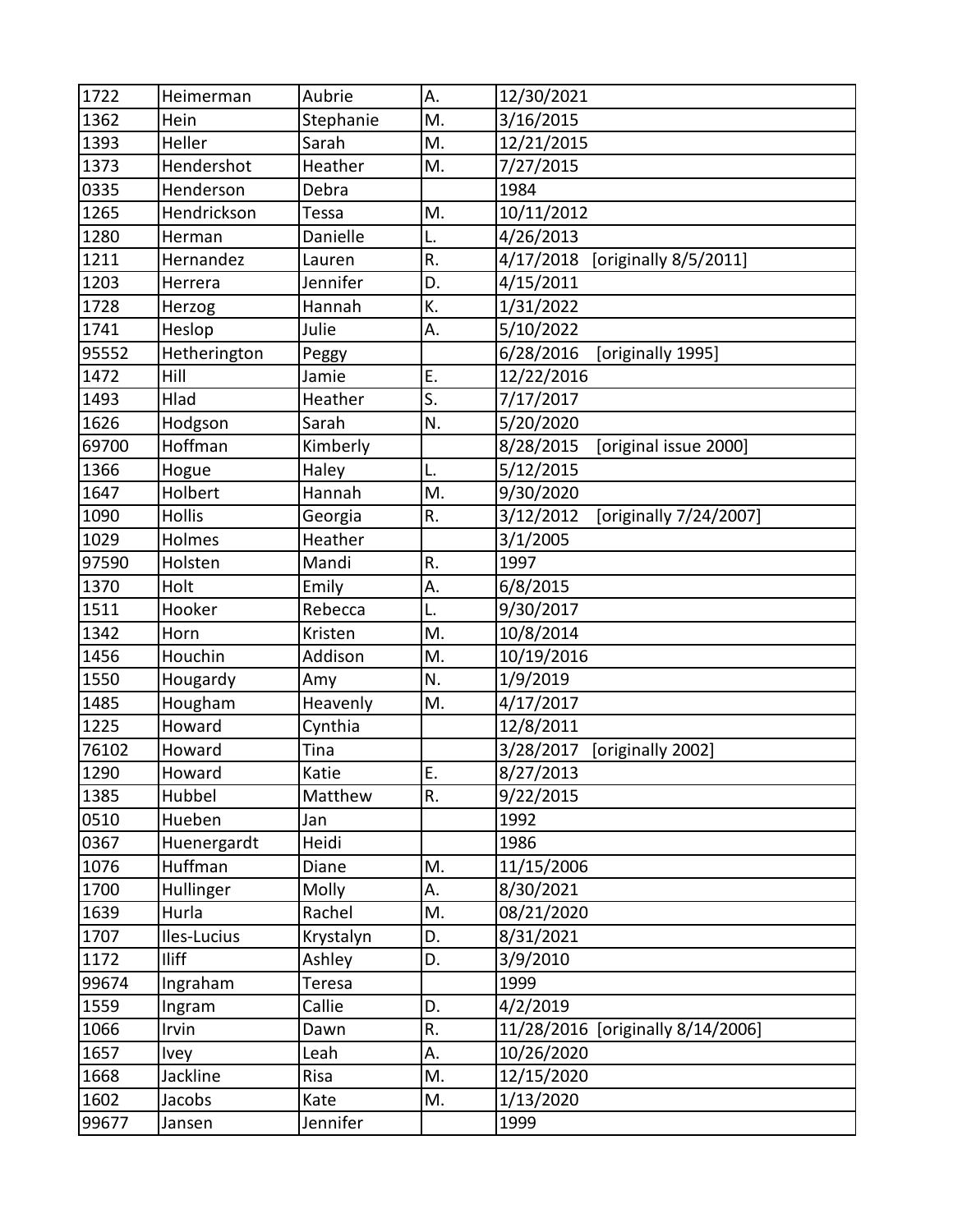| 1099  | Jensen        | Gina           |                           | 8/23/2007                         |
|-------|---------------|----------------|---------------------------|-----------------------------------|
| 1720  | Johnson       | Christa        | R.                        | 12/16/2021                        |
| 1409  | Johnson       | Kendra         | Ε.                        | 3/23/2016                         |
| 1204  | Johnson       | Diane          | $\overline{\mathsf{C}}$ . | 4/22/2011                         |
| 1384  | Johnson       | Susan          | Mary                      | 9/18/2015                         |
| 1421  | Johnson       | Amanda         | K.                        | 6/2/2016                          |
| 1669  | Jolley        | Emma           | M.                        | 12/28/2020                        |
| 0372  | Jones         | Vicki          |                           | 1986                              |
| 1690  | Jones         | Belinda        | M.                        | 5/25/2021                         |
| 1318  | Jones         | Danielle       | M.                        | 11/16/2021 [originally 4/10/2014] |
| 368   | Jones         | Mark           | Α.                        | 11/2/2021 [originally 5/18/1986]  |
| 1534  | Jones         | Victoria       | L.                        | 9/4/2018                          |
| 1608  | Jordan        | Sarah          | R.                        | 2/4/2020                          |
| 0477  | Juracek       | Amy            |                           | 1993                              |
| 1164  | Kanoy         | Andrea         |                           | 3/4/2016 [originally 11/17/2009]  |
| 1710  | Karl          | Penelope       | M.                        | 9/17/2021                         |
| 1410  | Karr          | Dana           | R.                        | 3/23/2016                         |
| 1482  | Keazer        | Courtney       | А.                        | 3/7/2017                          |
| 1599  | Keck          | Anita          | K.                        | 12/17/2019                        |
| 0494  | Keesling      | <b>Bridget</b> |                           | 1993                              |
| 1052  | Kelley        | Cassandra      | M.                        | 3/27/2006                         |
| 1676  | Kellogg       | Paige          | N.                        | 2/4/2021                          |
| 1246  | Kemp          | Kara           | L.                        | 5/25/2012                         |
| 1276  | Kendzora      | Angela         | L.                        | 3/4/2013                          |
| 1701  | Kessler       | Sara           | N.                        | 8/30/2021                         |
| 1738  | Kirby         | <b>Brianna</b> | M.                        | 5/10/2022                         |
| 69800 | Kirkham       | Jamie          |                           | 2000                              |
| 1110  | Kirk-Pagel    | Josie          | L.                        | 3/17/2008                         |
| 1526  | Klatt         | Caitlin        | Paige                     | 8/14/2018                         |
| 1260  | Klaus         | Rachel         | Α.                        | 9/5/2012                          |
| 1093  | Klenda        | Leann          |                           | 7/24/2007                         |
| 74902 | Klingele      | Jennifer       |                           | 2002                              |
| 1527  | Knapp-Stucky  | Caitlin        | E.                        | 8/14/2018                         |
| 1337  | Knight        | Kimberly       | M.                        | 10/1/2014                         |
| 1155  | Knipp         | Natalie        |                           | 8/12/2009                         |
| 97587 | Koch          | Jennifer       | А.                        | 4/20/2021                         |
| 1420  | Kogl          | Kenadee        | D.                        | 5/25/2016                         |
| 1272  | Kohake        | Kayla          | L.                        | 2/6/2013                          |
| 1299  | Kraemer       | Tina           | R.                        | 10/23/2013                        |
| 1233  | <b>Kralik</b> | Ann            | M.                        | 2/7/2012                          |
| 1541  | <b>Kraus</b>  | Kelsea         | M.                        | 10/2/2018                         |
| 1583  | Kreutzer      | Kaitlyn        | Β.                        | 9/11/2019                         |
| 1597  | Kromann       | Sherrie        | M.                        | 11/21/2019                        |
| 1136  | Kropf         | Jennifer       | R.                        | 12/17/2008                        |
| 1510  | Kruse         | <b>Brianna</b> | К.                        | 9/30/2017                         |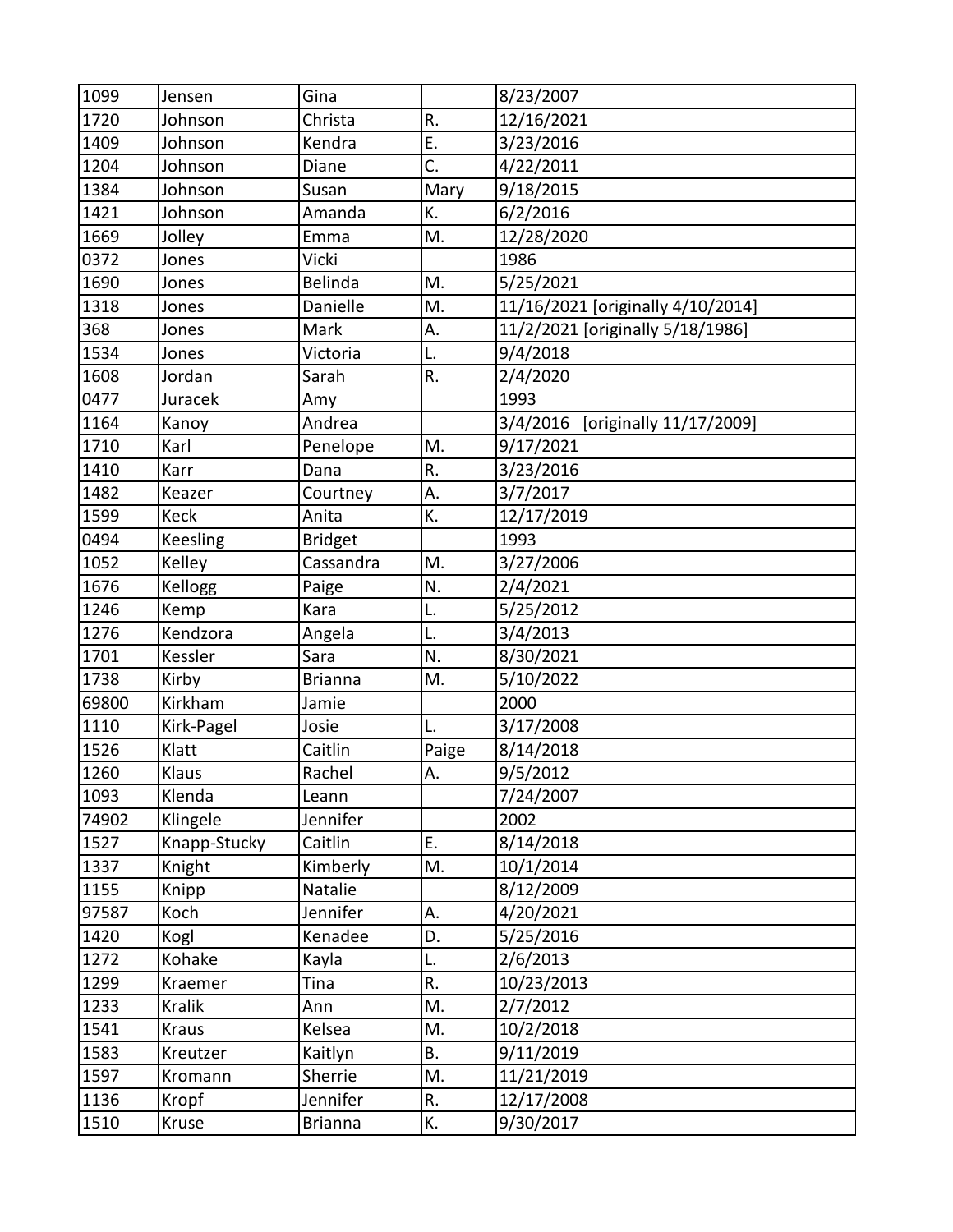| 1561  | Kudritzki | Sydney        | M.   | 4/25/2019                               |
|-------|-----------|---------------|------|-----------------------------------------|
| 1667  | Kuntz     | Raycelon      | T.   | 12/7/2020                               |
| 75802 | Kurr      | Melissa       |      | 12/3/2012 [originally issued in 2002]   |
| 1663  | Lacy      | Danielle      | L.   | 11/30/2020                              |
| 1001  | LaDue     | Kristy        |      | 11/18/2003                              |
| 1713  | Lang      | Ashley        | M.   | 10/4/2021                               |
| 1295  | Langland  | Kirsten       | G.   | 9/11/2013                               |
| 1163  | Laven     | Jessica       | Α.   | 11/2/2009                               |
| 1430  | Lawson    | Jennifer      | L.   | 8/9/2016                                |
| 1653  | Lease     | Morgan        | Α.   | 10/15/2020                              |
| 1658  | Leon      | Carla         | M.   | 10/28/2020                              |
| 94532 | Lewis     | Michelle      |      | 10/1/2019 [originally 1994]             |
| 94531 | Lewis     | Heidi         |      | 1994                                    |
| 1475  | Lindsay   | Tayler        | M.   | 1/13/2017                               |
| 97592 | Lingvai   | Sonya         |      | 8/29/2018 [originally issued 8/12/1997] |
| 1064  | Linot     | Wendy         |      | 8/8/2006                                |
| 1539  | Lively    | Crystal       | К.   | 9/13/2018                               |
| 1655  | Loeschner | Michelle      | L.S. | 10/20/2020                              |
| 1498  | Lohmeyer  | Sarah         | E.   | 8/18/2017                               |
| 96575 | Long      | Rogenia       |      | 1996                                    |
| 1674  | Lowrey    | Diane         | L.   | 1/21/2021                               |
| 1154  | Lowry     | J.            |      | 8/12/2009                               |
| 1501  | Ludlum    | Kourtney      | S.   | 8/22/2017                               |
| 1530  | Luehrs    | Kailey        | D.   | 8/21/2018                               |
| 0128  | Luke      | Jeanette      |      | 1977                                    |
| 1474  | Maas      | Connie        | D.   | 1/12/2017                               |
| 1715  | Malott    | Sarah         | L.   | 10/07/2021                              |
| 1433  | Manthe    | Colleen       | Α.   | 9/1/2016                                |
| 1712  | Marcus    | Lindsey       | M.   | 9/28/2021                               |
| 1623  | Mashke    | Jessica       | L.   | 5/15/2020                               |
| 1196  | Masner    | Julianna      | M.   | 10/25/2010                              |
| 1032  | Masters   | Jennifer      | K.   | 5/2/2005                                |
| 1073  | Matheson  | Kristen       | M.   | 9/25/2006                               |
| 1651  | Mathys    | Jessica       | C.   | 10/12/2020                              |
| 1466  | Matthews  | Jill          | R.   | 8/14/2018 [originally 11/28/2016]       |
| 0281  | Mattingly | Lori          |      | 1983                                    |
| 0229  | McBride   | <b>Brenda</b> | S.   | 11/15/2021                              |
| 1458  | McCall    | Tiffany       | N.   | 10/25/2016                              |
| 1042  | McClure   | Tracy         | R.   | 11/29/2010 [7/25/2005]                  |
| 1184  | McCosh    | Kimberly      | А.   | 8/27/2010                               |
| 1170  | McCoy     | Sarah         |      | 1/19/2010                               |
| 1419  | McCray    | Roxine        | S.   | 5/25/2016                               |
| 1220  | McDonald  | Natalie       | M.   | 9/12/2011                               |
| 1513  | McFadden  | Camille       | F.   | 11/17/2017                              |
| 1341  | McGaugh   | Debra         | К.   | 10/8/2014                               |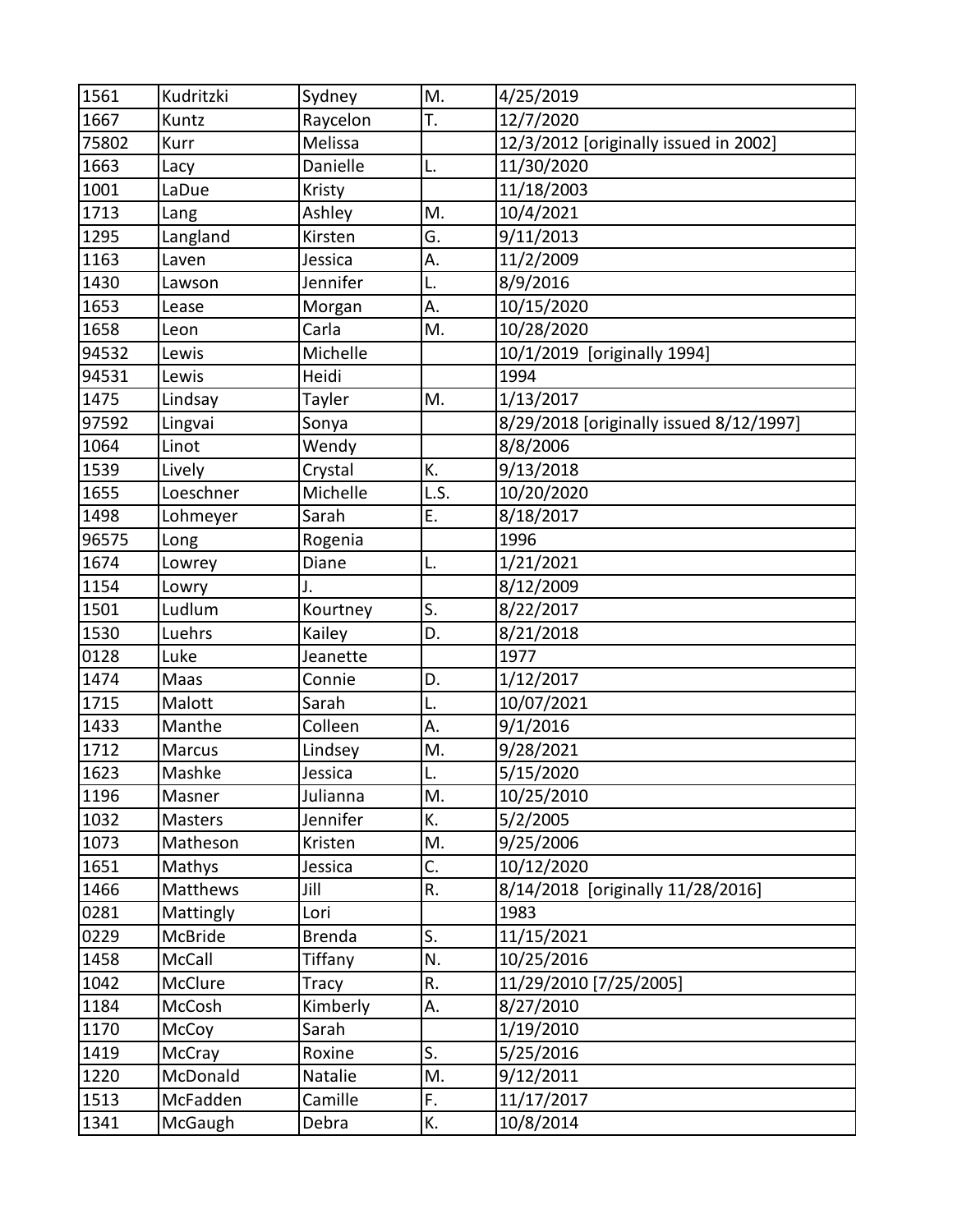| 1133  | McKinzie       | Teri           | R. | 8/29/2008                           |
|-------|----------------|----------------|----|-------------------------------------|
| 69000 | McMurdo        | Cheryl         |    | 2000                                |
| 71100 | McReynolds     | Andi           |    | 2000                                |
| 1017  | McTaggart      | Natalie        | E. | 11/17/2009<br>[originally 8/9/2004] |
| 1648  | <b>Meadows</b> | Catherine      | S. | 10/2/2020                           |
| 1697  | Medley         | Marissa        | D. | 8/16/2021                           |
| 1167  | Meek           | Kristin        |    | 5/1/2017<br>[originally 12/11/2009] |
| 69200 | Meissner       | Stephanie      |    | 2000                                |
| 1112  | Melbert        | Erica          | N. | 7/23/2012<br>[originally 3/17/2008] |
| 1743  | Mellinger      | Ashton         | N. | 5/12/2022                           |
| 1432  | Melton         | Michelle       | R. | 8/23/2016                           |
| 1329  | Melton         | Tallan         | Α. | 7/16/2014                           |
| 1616  | Melton         | Amber          | L. | 03/13/2020                          |
| 1173  | Melton         | Rianna         |    | 6/21/2018<br>[originally 3/9/2010]  |
| 1736  | Mendez         | Hilary         | А. | 5/3/2022                            |
| 1399  | Mersmann       | <b>Brenton</b> | J. | 1/22/2016                           |
| 1508  | Michael        | Kelly          | G. | 9/25/2017                           |
| 1708  | Mikessell      | Roni           | L. | 9/13/2021                           |
| 1058  | Milke          | Anliet         |    | 8/8/2006                            |
| 1036  | Miller         | Jill           | А. | 7/25/2005                           |
| 0468  | Miller         | Angela         |    | 1992                                |
| 1659  | Miller         | Ariel          | K. | 10/29/2020                          |
| 96585 | Miller         | Gerald         |    | 1996                                |
| 69300 | Miller         | Kami           |    | 2000                                |
| 1381  | Miller         | Scott          | P. | 9/4/2015                            |
| 1124  | Millsap        | Kelli          |    | 8/12/2008                           |
| 72501 | Mintler        | Tammy          |    | 2001                                |
| 1308  | Mockapetris    | Jonathan       | V. | 1/13/2014                           |
| 1476  | Moffitt        | Andrew         | S. | 1/25/2017                           |
| 79203 | Money          | Graham         |    | 2002                                |
| 1554  | Moody          | Mercedes       | L. | 1/15/2019                           |
| 1693  | Moody          | Kimberly       | G. | 7/01/2021                           |
| 98612 | Moore          | Cortney        |    | 1998                                |
| 1423  | Mora           | Melissa        | L. | 6/13/2016                           |
| 1686  | Mora           | Andrea         | N. | 4/20/2021                           |
| 1033  | Moran          | Heather        |    | 7/25/2005                           |
| 1431  | Morgison       | Sara           | J. | 8/12/2016                           |
| 1375  | Morrow         | Julia          | L  | 8/6/2015                            |
| 1435  | Mosher         | Erin           | M. | 9/1/2016                            |
| 1598  | Murra          | Katie          | Α. | 12/3/2019                           |
| 1533  | Murray         | Emily          | N. | 8/29/2018                           |
| 1568  | Naden          | Arae           | C. | 5/24/2019                           |
| 1350  | Nagy           | Erica          | L. | 10/28/2014                          |
| 1499  | Navarro        | Stephanie      | D. | 8/18/2017                           |
| 1555  | Neiberger      | <b>Brooke</b>  | M. | 2/25/2019                           |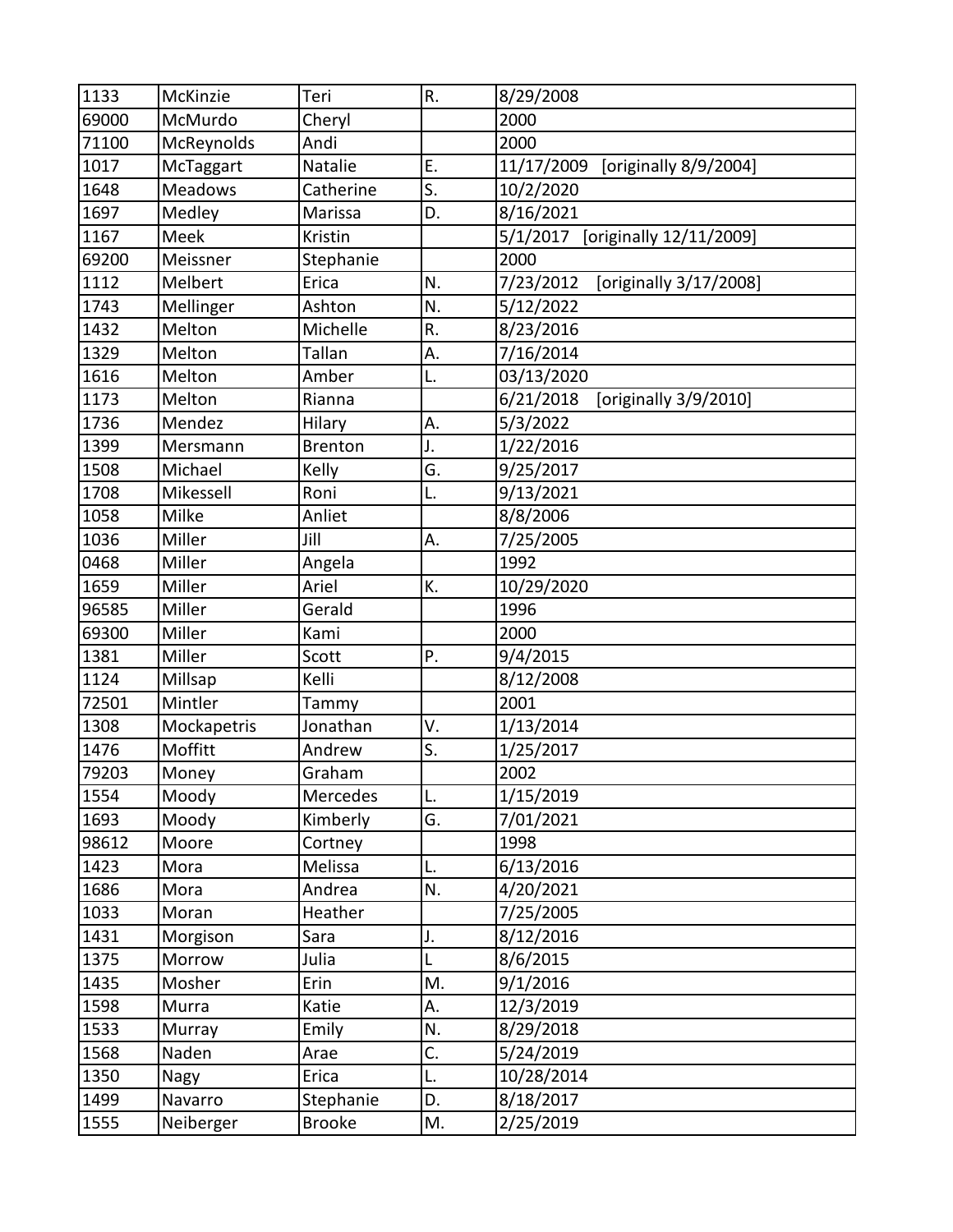| 1549  | Nelson         | Bryon     | Thomas | 12/12/2018                       |
|-------|----------------|-----------|--------|----------------------------------|
| 1581  | <b>Nevius</b>  | Jenna     | R.     | 9/11/2019                        |
| 1113  | Newman         | Christine | M.     | 3/17/2008                        |
| 1641  | Nipper         | Meghan    | K.     | 09/09/2020                       |
| 95549 | <b>Nuttle</b>  | Louise    |        | 1995                             |
| 1536  | Ograin         | Vicky     | L.     | 9/13/2018                        |
| 1376  | Oliver         | Jill      | E.     | 8/6/2015                         |
| 1141  | Oliver         | Taryn     |        | 4/1/2009                         |
| 1161  | Onstad         | Lori      | L.     | 10/21/2009                       |
| 1685  | Ostrowski      | Tasha     | L.     | 4/21/2021                        |
| 1125  | Page           | Melody    |        | 8/12/2008                        |
| 1578  | Palmer         | Hannah    | D.     | 8/22/2019                        |
| 1312  | Pals           | Rebecca   | Α.     | 2/7/2014                         |
| 72701 | Panzer         | Jennifer  |        | 2001                             |
| 1711  | Papa           | Natalie   | А.     | 9/22/2021                        |
| 1022  | Parrott        | Tyler     | L.     | 9/15/2004                        |
| 1600  | Partridge      | Melissa   | А.     | 12/17/2019                       |
| 1169  | Pattimore      | Colleen   | K.     | 2/23/2012 [originally 1/29/2010] |
| 1726  | Peacock        | Samantha  | F.     | 1/4/2022                         |
| 1644  | Pearman        | Traci     | J.     | 9/21/2020                        |
| 72401 | Pearson        | Gina      |        | 2001                             |
| 1702  | Perez-Lindarte | Maria     | F.     | 8/30/2021                        |
| 1649  | Peterson       | Taylor    | L.     | 10/02/2020                       |
| 1586  | Petrie         | Jade      | K.     | 9/23/2019                        |
| 1613  | Phillips       | Shawnee   | Marie  | 2/18/2020                        |
| 1391  | Pickering      | Amanda    | C.     | 12/8/2015                        |
| 1302  | Piel           | Lauren    | E.     | 11/20/2013                       |
| 1579  | Pierron        | Katherine | M.     | 8/22/2019                        |
| 0452  | Pierson        | Renai     |        | 1991                             |
| 94528 | Pierson        | Emily     |        | 5/4/2009 [originally in 1994]    |
| 1051  | Piper          | Ariane    |        | 3/3/2006                         |
| 1542  | Pitcher        | Amelia    | Else   | 10/2/2018                        |
| 1048  | Pitt           | Sabrina   |        | 10/3/2005                        |
| 0032  | Poepperling    | Charlotte | А.     | 1974                             |
| 1135  | Porzio         | Kady      | J.     | 9/8/2008                         |
| 1187  | Price          | Justyna   | J.     | 8/27/2010                        |
| 1703  | Proctor        | Mollie    | А.     | 8/30/2021                        |
| 1377  | Provow         | Christen  | А.     | 8/27/2015                        |
| 1369  | Quick          | Laura     | M.     | 5/18/2015                        |
| 1403  | Quick          | Morgan    | А.     | 2/23/2016                        |
| 1560  | Quick          | Sarah     | M.     | 4/25/2019                        |
| 1229  | Quinn          | Jessica   | J.     | 1/12/2017 [originally 1/4/2012]  |
| 0150  | Rader          | Michelle  |        | 1978                             |
| 1675  | Randolph       | Caitlin   | K.     | 1/27/2021                        |
| 1144  | Rauh           | Tami      |        | 6/28/2016 [originally 4/1/2009]  |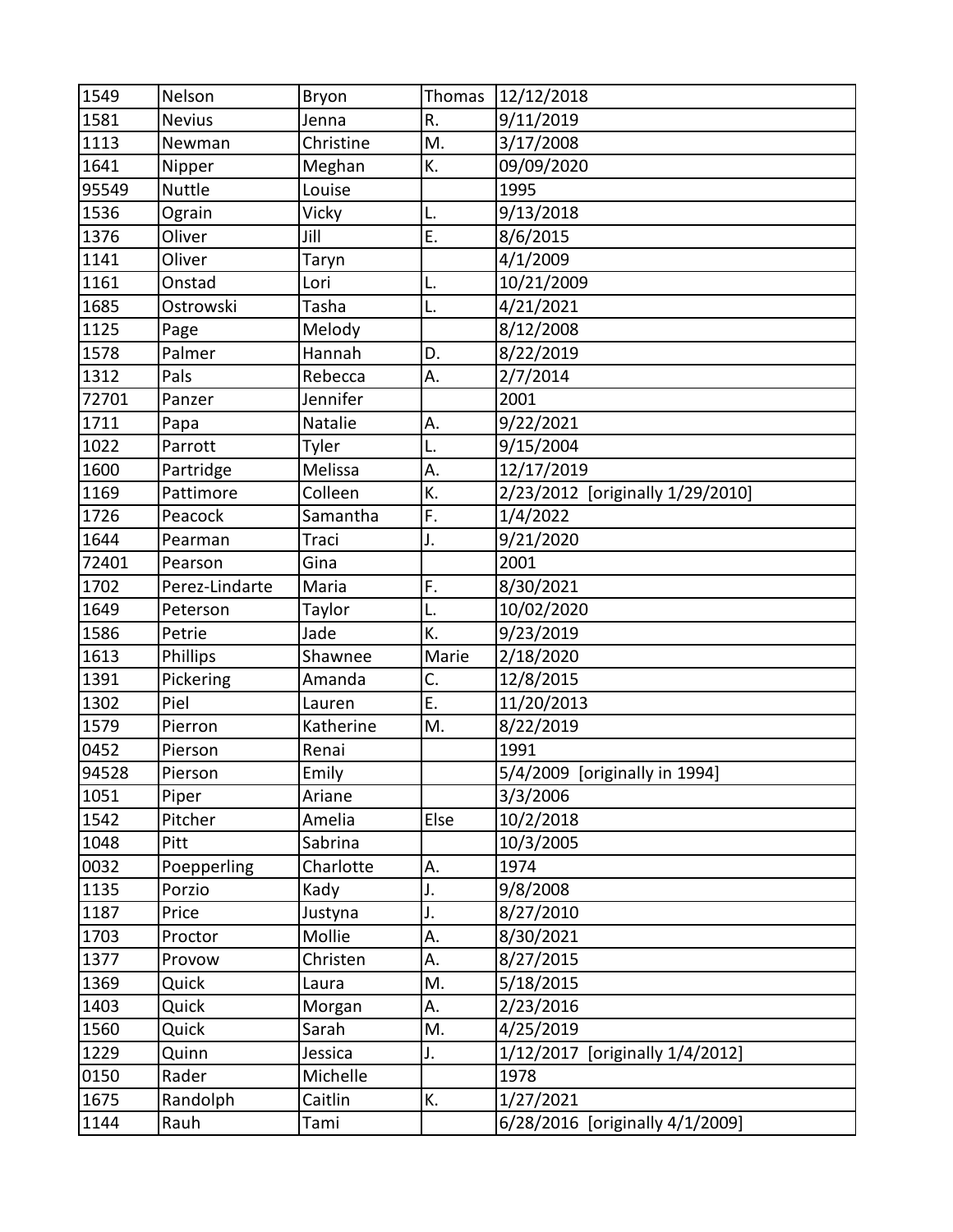| 1210  | Rawley      | Wendy           | J.        | 7/6/2011                          |
|-------|-------------|-----------------|-----------|-----------------------------------|
| 1270  | Reardon     | Ashley          | N.        | 1/31/2013                         |
| 98645 | Reiling     | <b>Holly</b>    |           | 1998                              |
| 1521  | Rhodd       | Dusty           | А.        | 5/2/2018                          |
| 1283  | Rice        | Amanda          | Η.        | 5/8/2013                          |
| 0392  | Richardson  | Kristine        | L.        | 10/21/2019 [originally 6/18/1987] |
| 1325  | Richmond    | Erin            | M.        | 6/10/2014                         |
| 1601  | Riley       | Alison          | M.        | 12/17/2019                        |
| 1594  | Rippelmeyer | Dawn            | J.        | 10/31/2019                        |
| 1673  | Roach       | Tatum           | M.        | 1/15/2021                         |
| 1662  | Roberts     | Cade            | L.        | 11/24/2020                        |
| 1030  | Roberts     | Rebecca         | L.        | 3/1/2005                          |
| 1190  | Rodriguez   | Yaritxa         | Z.        | 8/26/2010                         |
| 1704  | Rogers      | Chelsea-Lynne   |           | 8/30/2021                         |
| 99675 | Rollf       | Cynthia         |           | 1999                              |
| 1359  | Rombough    | <b>Brooke</b>   | R.        | 2/20/2015                         |
| 1264  | Rosborough  | Shonta          | N.        | 9/25/2012                         |
| 0517  | Rose        | Susan           |           | 1993                              |
| 72901 | Rosebrook   | Jennifer        |           | 2001                              |
| 1471  | Rosenboom   | Carol           | L.        | 12/22/2016                        |
| 1556  | Roth        | Kaitlyn         | L.        | 2/25/2019                         |
| 0351  | Ruble       | Lorrie          |           | 1985                              |
| 1492  | Rush        | Jessica         | R.        | 6/28/2017                         |
| 1480  | Russell     | Donna           | S.        | 2/2/2017                          |
| 1635  | Ryan        | Paige           | E.        | 7/17/2020                         |
| 1469  | Sallee      | Matthew         | R.        | 12/15/2016                        |
| 1014  | Sanders     | Audra           | R.        | 8/9/2004                          |
| 1582  | Sandnes     | Kayla           | <b>B.</b> | 9/11/2019                         |
| 1732  | Sather      | Lea             | K.        | 2/14/2022                         |
| 0292  | Scheuerman  | Cynthia         |           | 3/6/2007 [originally in 1983]     |
| 1315  | Schindel    | Cari            | S.        | 3/14/2014                         |
| 1506  | Schlemmer   | Mary            | M.        | 9/20/2017                         |
| 1696  | Schmidt     | Samantha        | N.        | 8/10/2021                         |
| 1739  | Schnobrich  | Hattie          | А.        | 12/10/2022                        |
| 1040  | Schreiber   | Melanie         | К.        | 7/25/2005                         |
| 1298  | Schreiber   | Susan           | D.        | 9/27/2013                         |
| 1716  | Schroeder   | Sydney          | K.        | 10/25/2021                        |
| 1301  | Schroeder   | Theresa         | А.        | 11/19/2013                        |
| 99687 | Schubarth   | Michele         |           | 2002                              |
| 1522  | Schultz     | <b>MarQuita</b> | K.        | 5/3/2018                          |
| 1344  | Schulz      | Jessica         | Α.        | 10/9/2014                         |
| 0319  | Scott       | Geana           | L.        | 1984                              |
| 1213  | See         | Jodi            | L.        | 8/5/2011                          |
| 1441  | Seldomridge | Megan           | E.        | 9/7/2016                          |
| 1079  | Sentel      | Jody            | L.        | 3/6/2007                          |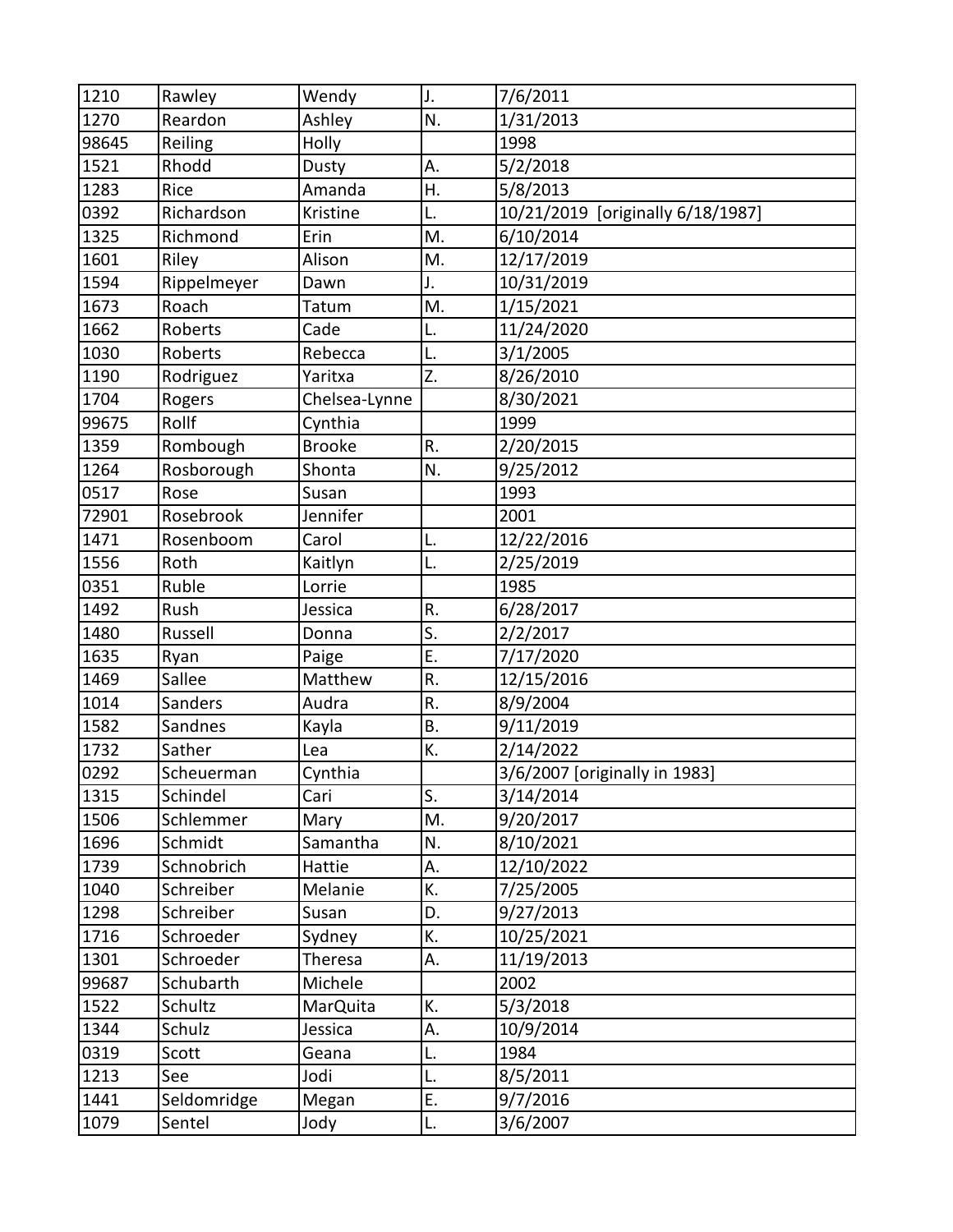| 77303 | Serkes          | Melynn         |                           | 2003                             |
|-------|-----------------|----------------|---------------------------|----------------------------------|
| 1448  | Setter          | <b>Blair</b>   | F.                        | 10/5/2016                        |
| 1563  | Setticase       | Nicole         | M.                        | 5/10/2019                        |
| 1664  | Sewell          | Jessica        | M.                        | 12/2/2020                        |
| 1447  | Shapland        | Megan          | M.                        | 10/5/2016                        |
| 0182  | Sharp           | Sherry         |                           | 1979                             |
| 1679  | Shenefelt       | Ashley         | M.                        | 2/10/2021                        |
| 0121  | Shike           | Kathy          | M.                        | 1977                             |
| 1437  | Shobe           | Hannah         | J.                        | 9/1/2016                         |
| 1590  | Shoopman        | Margo          | D.                        | 10/3/2019                        |
| 1628  | Shope           | Hannah         | M.                        | 6/12/2020                        |
| 1107  | Short           | Natalie        | L.                        | 1/22/2008                        |
| 1473  | Shriver         | Jennifer       | Η.                        | 1/12/2017                        |
| 0458  | Sieling         | Trudy          |                           | 1991                             |
| 1273  | <b>Skeels</b>   | Mandy          | S.                        | 2/8/2013                         |
| 1199  | Skubal          | Deborah        | $\overline{\mathsf{S}}$ . | 12/30/2021 [originally 1/5/2011] |
| 1314  | Slegl           | Ashley         | L.                        | 7/31/2018 [originally 3/10/2014] |
| 1286  | Smith           | Jamie          | L.                        | 7/30/2013                        |
| 1034  | Smith           | Christie       | L.                        | 7/25/2005                        |
| 1614  | Smith           | Stephanie      | N.                        | 2/18/2020                        |
| 1159  | Smith           | Danielle       |                           | 10/5/2009                        |
| 1465  | Smith           | Caitlin        | M.                        | 11/28/2016                       |
| 1269  | Snyder          | Liesl          | M.                        | 1/22/2013                        |
| 1603  | Sondermann      | Sara           | L.                        | 1/13/2020                        |
| 94538 | Sopko-Fogarty   | Lisa           |                           | 1994                             |
| 1551  | Sprague         | Jennifer       | Robin                     | 1/9/2019                         |
| 1725  | Springs         | <b>Breanna</b> | P.                        | 12/30/2021                       |
| 1129  | Stanford        | Tina           | M.                        | 8/19/2008                        |
| 1402  | <b>Stark</b>    | Tori           |                           | 2/4/2016                         |
| 1671  | Starkey         | Christina      | M.                        | 1/6/2021                         |
| 1333  | <b>Stearns</b>  | Michell        | R.                        | 8/29/2014                        |
| 0199  | <b>Stearns</b>  | E. David       |                           | 3/3/2010 [originally 1979]       |
| 74802 | <b>Steffens</b> | Melinda        |                           | 2002                             |
| 68500 | Steinert        | Jennifer       |                           | 2000                             |
| 1310  | <b>Stephens</b> | Allie          | M.                        | 1/21/2014                        |
| 1575  | Stephenson      | Lauren         | E.                        | 8/12/2019                        |
| 1020  | Stevens         | Sara           |                           | 8/9/2004                         |
| 1002  | Stevenson       | Mandy          |                           | 11/19/2003                       |
| 1189  | Stomberg        | Melissa        | J.                        | 8/27/2010                        |
| 0227  | Strasburg       | Allisan        |                           | 1980                             |
| 99660 | <b>Strick</b>   | Mindy          |                           | 1999                             |
| 1470  | Strickland      | Aleigh         | S.                        | 12/15/2016                       |
| 99685 | Stroth          | Katie          |                           | 2002                             |
| 1617  | Strutt          | Macey          | Β.                        | 5/9/2022 [orginally 3/27/2020]   |
| 0250  | Stubby          | <b>Becky</b>   |                           | 1981                             |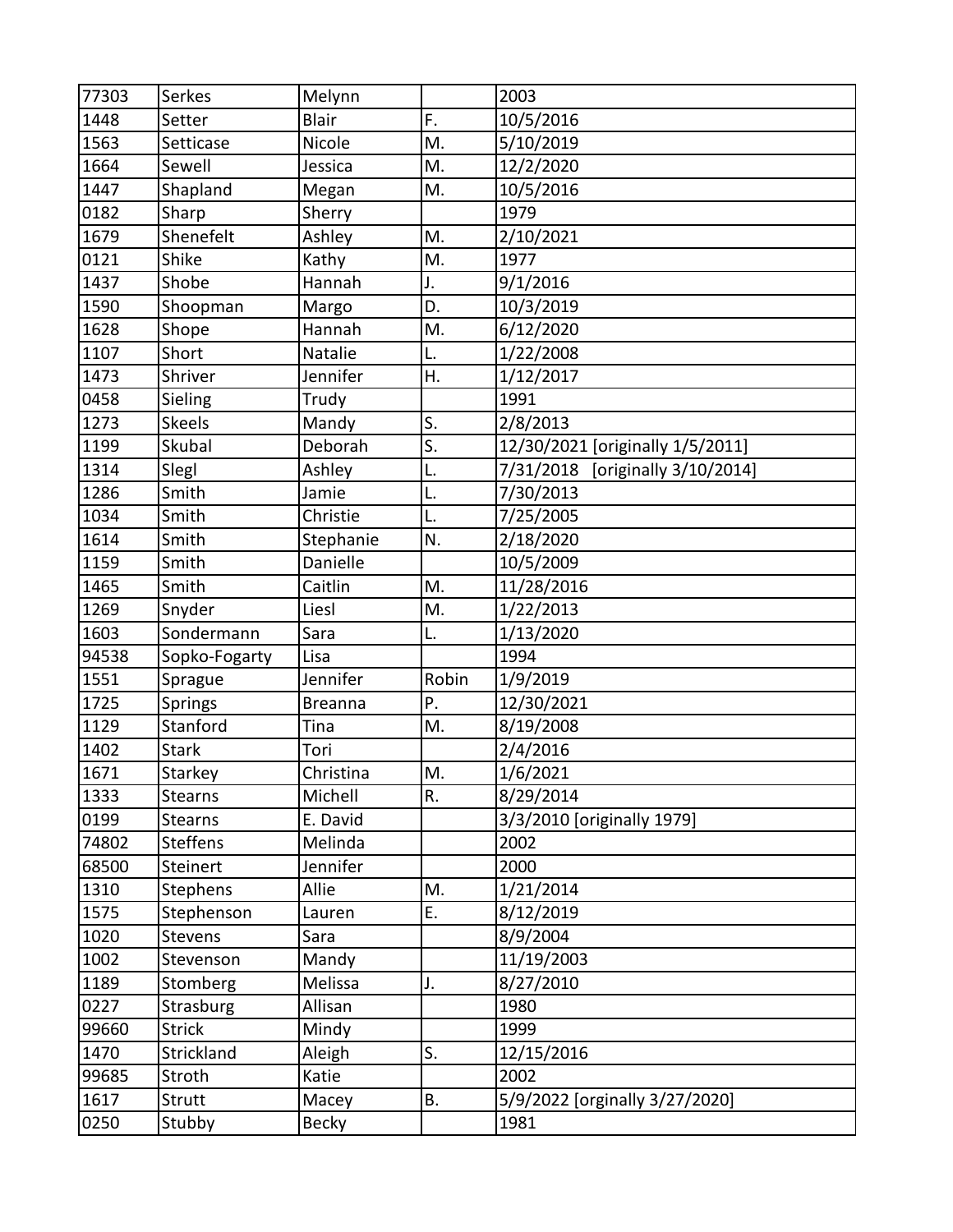| 1642  | Stucky     | Tiffany       | Α.     | 09/09/2020                          |
|-------|------------|---------------|--------|-------------------------------------|
| 1146  | Suman      | Jennifer      | L.     | 9/30/2019<br>[originally 4/10/2009] |
| 1216  | Sumner     | Chelly        | J.     | 9/1/2011                            |
| 1637  | Swagerty   | Leslie        | M.     | 08/06/2020                          |
| 1544  | Swanson    | Rachel        | D.     | 10/15/2018                          |
| 1327  | Sweat      | Carey         | R.     | 7/16/2014                           |
| 1438  | Swift      | Shelley       | M.     | 9/1/2016                            |
| 1694  | Tagudin    | Ashely        | N.     | 7/15/2021                           |
| 74302 | Tangeman   | Kristin       |        | 2002                                |
| 75102 | Taylor     | Amy           | Leanna | 2002                                |
| 1666  | Terry      | <b>Bailey</b> | Β.     | 12/20/2021 [originally 12/8/2020]   |
| 1660  | Terry      | <b>Bailey</b> | J.     | 11/05/2020                          |
| 1744  | Tessman    | Tanya         | J.     | 5/18/2022                           |
| 1405  | Therkelsen | Wendy         |        | 3/4/2016                            |
| 1643  | Thompson   | Jessica       | C.     | 9/17/2020s                          |
| 1717  | Thompson   | La Donna      | P.     | 11/16/2021                          |
| 0443  | Thompson   | Lori          |        | 1990                                |
| 97597 | Thornton   | Cheryl        |        | 1997                                |
| 1241  | Timmons    | Megan         | Η.     | 4/30/2012                           |
| 1021  | Tobyne     | Misty         | L.     | 7/18/2011<br>[originally 8/9/2004]  |
| 1045  | Todd       | Phyllis       | Α.     | 8/15/2005                           |
| 0499  | Toll       | Wendi         |        | 1993                                |
| 1232  | Tolson     | Sky           | J.     | 1/30/2012                           |
| 1502  | Townsend   | Cassandra     | M.     | 9/12/2017                           |
| 1396  | Traul      | Rebecca       | L.     | 1/20/2016                           |
| 1721  | Trefethen  | Dominique     | L.     | 12/30/2021                          |
| 1624  | Trent      | Miriam        | E.     | 5/15/2020                           |
| 1343  | Trillo     | Charlotte     | L.     | 10/9/2014                           |
| 98638 | Troup      | Jodi          | R.     | 1998                                |
| 1215  | Tucker     | Sandra        | M.     | 8/30/2011                           |
| 1131  | Turley     | Shareena      |        | 8/20/2008                           |
| 1565  | Upton      | Chelsea       | L.     | 5/15/2019                           |
| 1041  | Urban      | Marissa       |        | 7/25/2005                           |
| 1100  | Uthe       | Kayleen       | N.     | 9/4/2007                            |
| 1453  | VanMeter   | Ashley        | Marie  | 10/13/2016                          |
| 95557 | Vaught     | N             | Kareen | 1995                                |
| 1407  | Vieyra     | Tori          | К.     | 3/7/2016                            |
| 1401  | Vining     | Kaitlin       | S.     | 1/29/2016                           |
| 1316  | Vock       | Elizabeth     | А.     | 3/24/2014                           |
| 1557  | Volz       | Jeffrey       | D.     | 3/6/2019                            |
| 1509  | Waack      | Charlotte     | Ann    | 9/25/2017                           |
| 1548  | Wade       | Allison       | E.J.   | 11/29/2018                          |
| 97603 | Wagner     | Mindy         | Kay    | 6/28/2016 [originally 11/7/1997]    |
| 0474  | Wall       | Kimberly      |        | 1992                                |
| 1507  | Wallace    | Kelsey        | L.     | 9/20/2017                           |